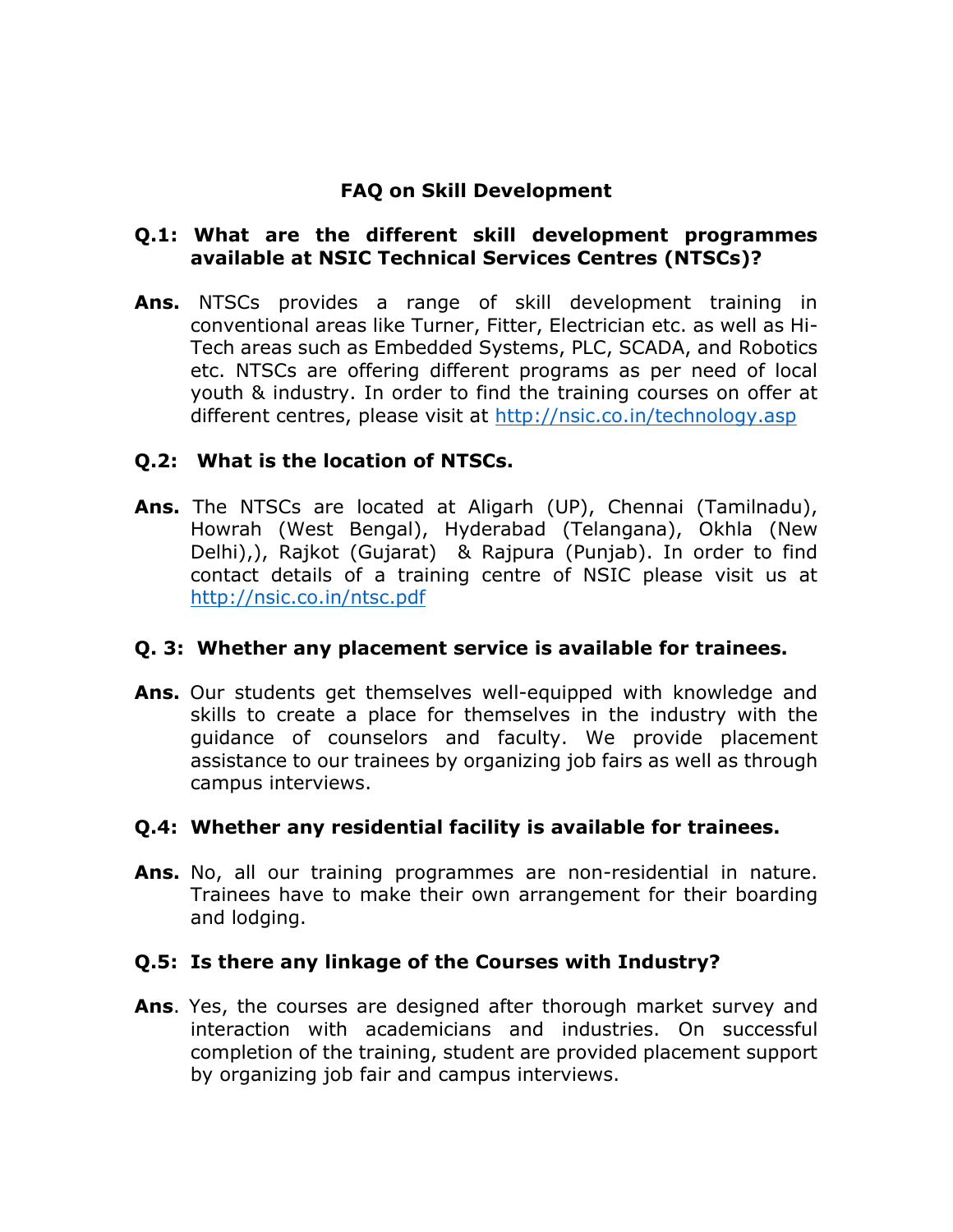## **Q.6: Whether the courses offered are affiliated with any other agency?**

**Ans.** Yes, some of the courses conducted by NTSCs are affiliated to NCVT & DOEACC. Whereas other courses are offered as per the demand of Industries/Students. The details of the courses which are affiliated with said agencies can be viewed at <http://nsic.co.in/technology.asp>

### **Q.7: What is the admission criteria for various courses offered.**

**Ans.** Admissions in the courses affiliated with NCVT and DOEACC are made as per the extant guidelines of the affiliating bodies. Admission in other courses are carried out after counselling of student on first cum first serve basis.

#### **Q.8 Whether the Courses for persons interested in selfemployment are also available.**

**Ans.** Yes, our incubation Centres located at Okhla, Howrah, Guwahati, Mandi, Jubbal and Kolar are offering courses aimed for selfemployment. These Centres provide an opportunity for first generation entrepreneurs to acquire skill on basic technical trades and gain exposure on its operations.

#### **Q.9: When the courses starts at a centre?**

**Ans.** The courses are offered throughout the year and schedule of commencement of various courses can be seen at [http://nsic.co.in/technology.asp.](http://nsic.co.in/technology.asp) In addition to this in case of any enquiry, NTSCs can also be contacted over phone, for which the contact detail is available at<http://nsic.co.in/ntsc.pdf>

#### **Q.10: What is the fee of various courses offered?**

**Ans.** The courses are offered on self-finance basis & the fee varies from course to course & centre to centre. To know about the fee of a course of your requirement at a place of your choice, please contacted over phone, at the number available at <http://nsic.co.in/ntsc.pdf>